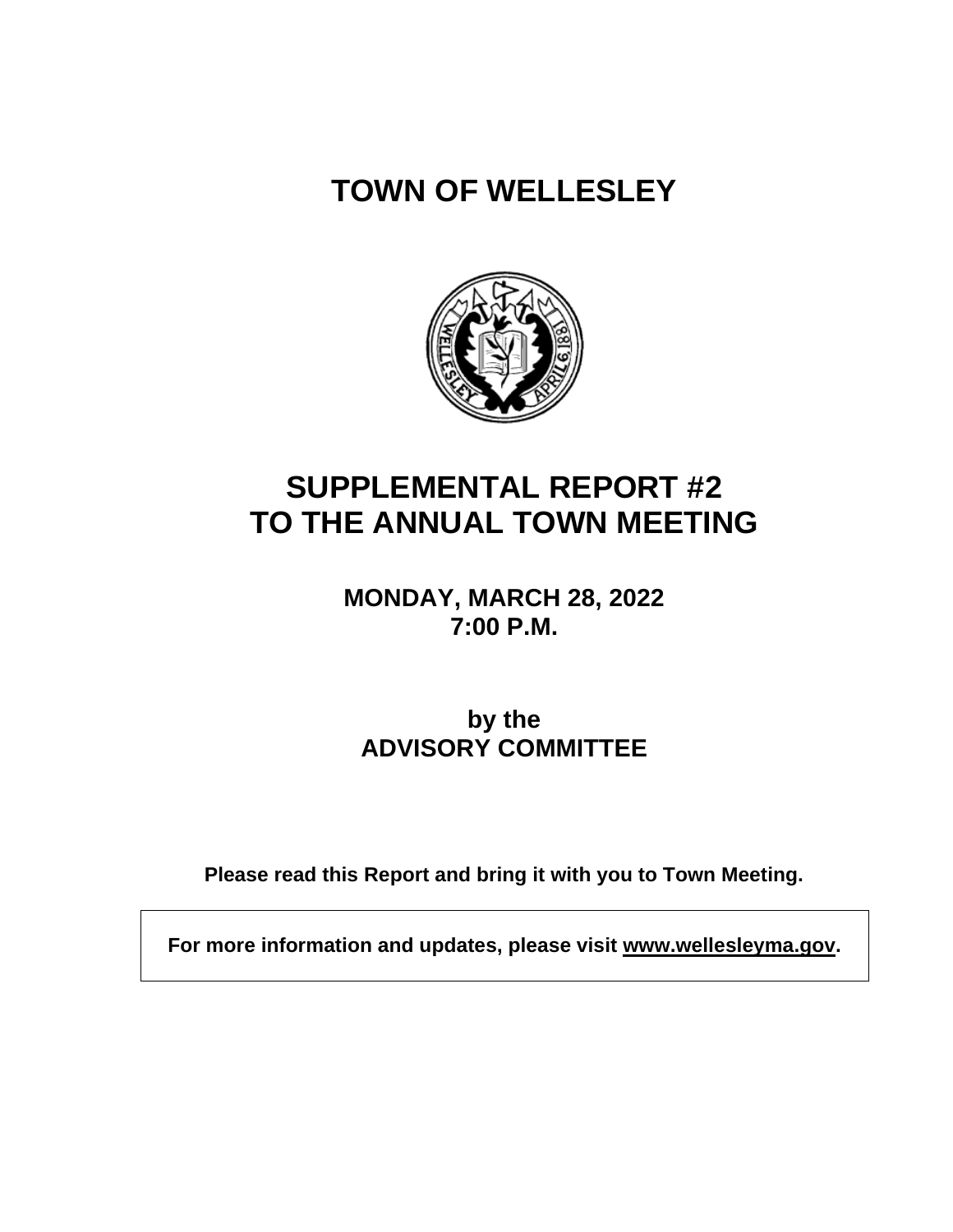**ARTICLE 38.** To see if the Town will vote to amend the Zoning Bylaw by adding new sustainability provisions as follows:

1. Amending Section 1.C Purpose to add a new Section 1.C.12 as follows:

12. To reduce emissions of greenhouse gases and to encourage the use of sustainable building and land use practices.

2. Amending Section 16A. PROJECT APPROVAL to include review of Greenhouse Gas Emissions by:

a. Amending Section 16A.C.3.a and Section 16A.C.3.b to read as follows:

- a. The applicant shall submit to the Planning Board a Municipal Systems Impact Analysis (MSIA), prepared by professional engineers registered in the Commonwealth of Massachusetts, and identifying the impact of the Construction Project on water, sewer, storm drainage, electric, traffic, intersections, sidewalks and footways, building occupant life safety, refuse disposal and recycling, and greenhouse gas emissions. The water, sewer, and storm drainage portions of the MSIA shall be prepared by engineers having expertise in civil engineering; the electric portion shall be prepared by engineers having expertise in electrical engineering; the traffic and pedestrian safety and bicycle safety portions shall be prepared by engineers having expertise in traffic and transportation engineering; and the greenhouse gas emissions portion shall be prepared by engineers having expertise in energy performance and efficiency.
- b. The intent of the analysis is to determine the impact on the Town's existing capital infrastructure in order to assess costs of providing or upgrading Town public facilities which will benefit a PSI and compatibility with the Town's greenhouse gas emissions reduction goals.
- b. Amending Section 16A.C.3.c to add a new subsection vi as follows:
	- vi. Greenhouse Gas Emissions

identification of proposed energy consumption and emissions including analysis of measures taken to meet the Town's greenhouse gas emissions reduction goals.

3. Adding a new Section 22.C.6 to expand the Design Review Standards to include review of sustainable design, as follows:

6. Sustainable Design- Proposed development shall promote meeting the Town's greenhouse gas emissions reduction goals.

4. Inserting a new definition in Section 1B DEFINITIONS, as follows:

Heat Pump – Means a Cold Climate Air-Source Heat Pump which is listed by the Massachusetts Clean Energy Center at [https://goclean.masscec.com/wp](https://goclean.masscec.com/wp-content/uploads/2021/01/MassCEC_ASHP_GUIDE.pdf)[content/uploads/2021/01/MassCEC\\_ASHP\\_GUIDE.pdf](https://goclean.masscec.com/wp-content/uploads/2021/01/MassCEC_ASHP_GUIDE.pdf) or, if such listing is discontinued, a successor or comparable listing as confirmed by the Planning Department.